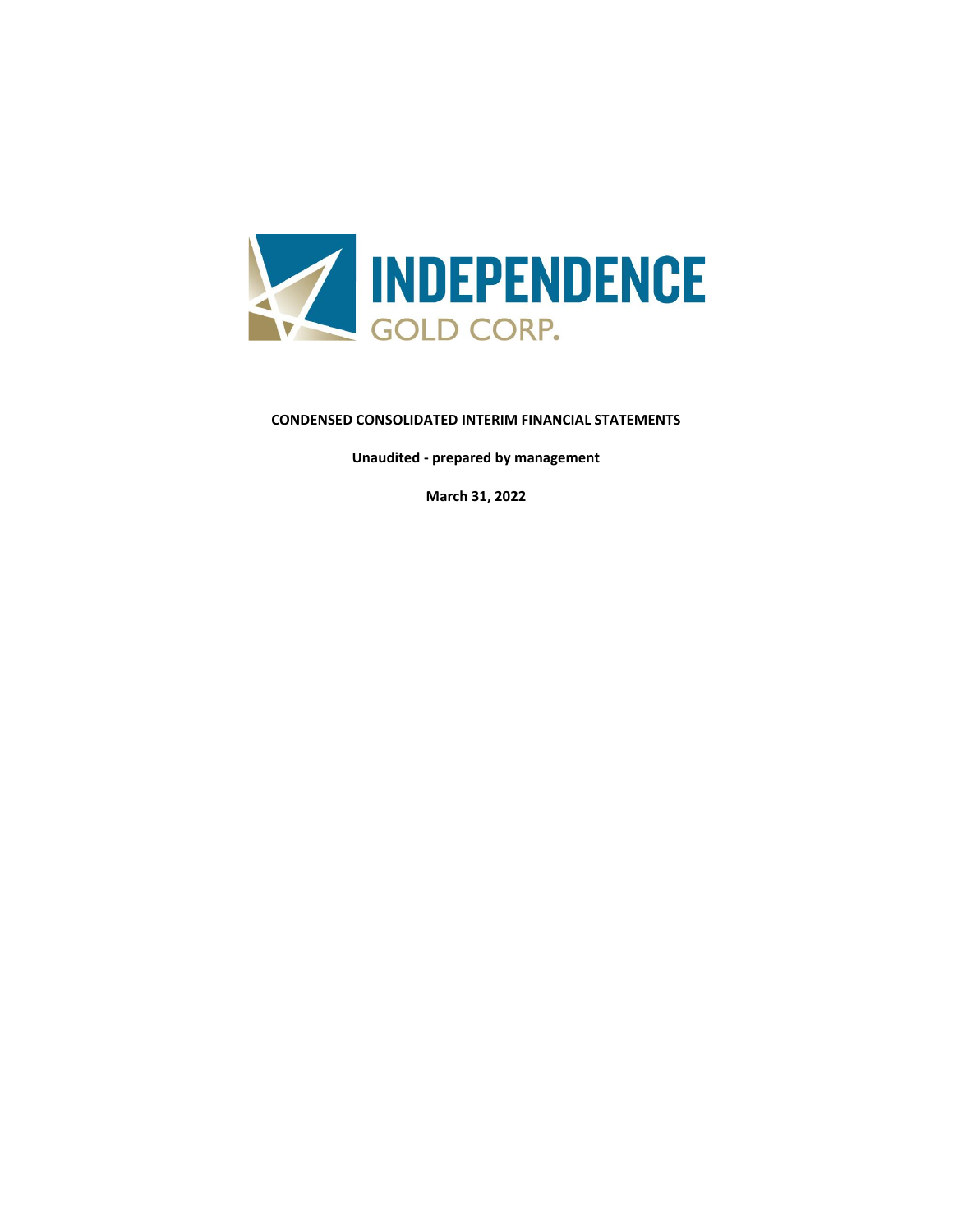#### **NOTICE OF NO AUDITOR REVIEW OF INTERIM FINANCIAL STATEMENTS**

Under National Instrument 51-102, Part 4, subsection 4.3(3)(a), if an auditor has not performed a review of the interim financial statements, they must be accompanied by a notice indicating that the financial statements have not been reviewed by an auditor.

The accompanying unaudited interim condensed consolidated financial statements of Independence Gold Corp. (the "Company") have been prepared by and are the responsibility of the Company's management.

The Company's independent auditor has not performed a review of these financial statements in accordance with standards established by the Canadian Institute of Chartered Accountants for a review of interim financial statements by an entity's auditor.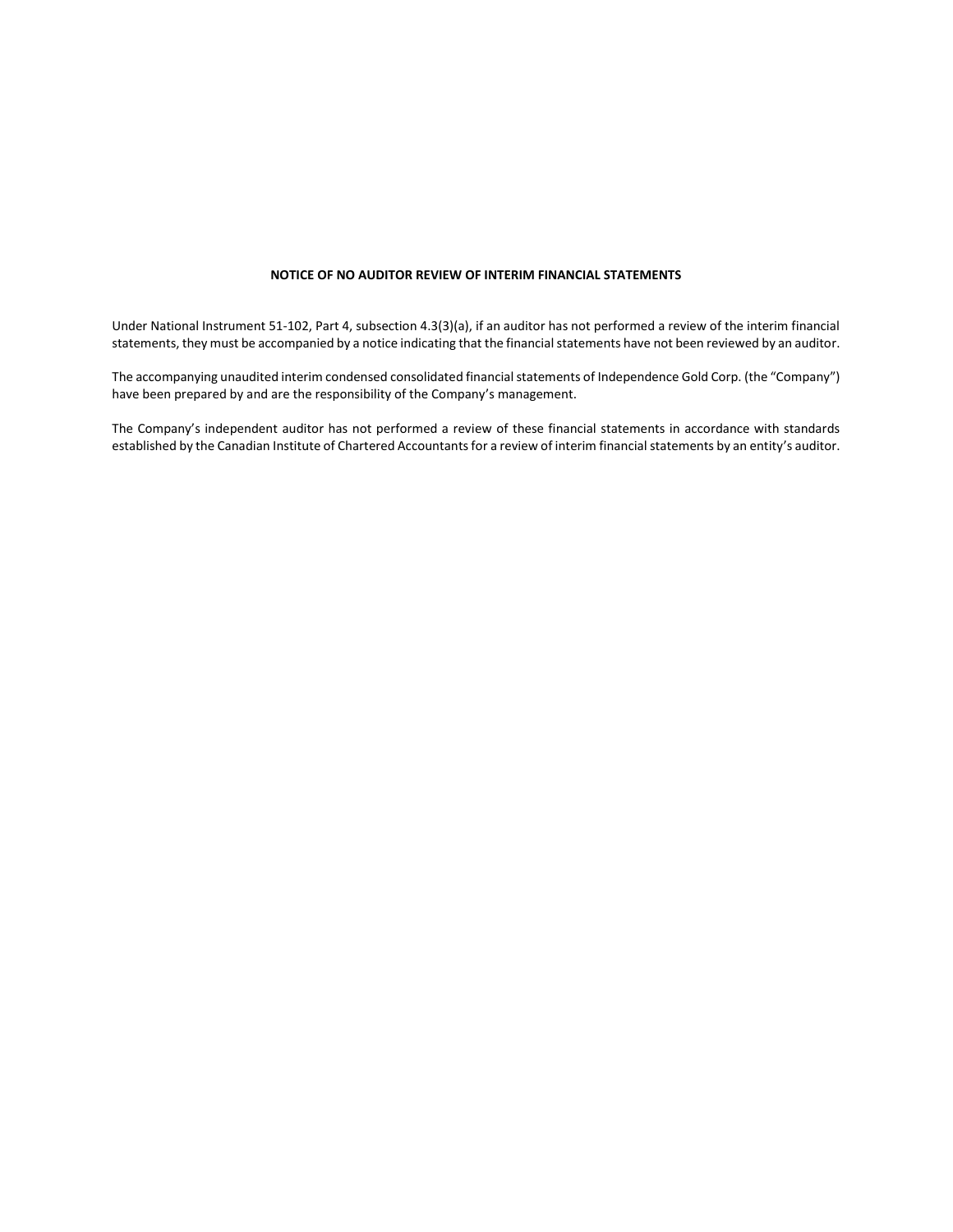CONDENSED CONSOLIDATED INTERIM STATEMENTS OF FINANCIAL POSITION (Unaudited)

(Expressed in Canadian Dollars)

|                                                   | March 31<br>2022 | December 31<br>2021 |
|---------------------------------------------------|------------------|---------------------|
| <b>ASSETS</b>                                     |                  |                     |
| <b>Current</b>                                    |                  |                     |
| Cash and cash equivalents                         | \$<br>1,292,544  | \$<br>1,969,024     |
| Receivables (Note 8)                              | 120,013          | 75,326              |
| Investments (Note 3)                              | 51,345           | 57,811              |
|                                                   | 1,463,902        | 2,102,161           |
|                                                   |                  |                     |
| Long term deposit                                 | 39,278           | 39,278              |
| Land use deposits (Note 4)                        | 112,000          | 112,000             |
| Property and equipment (Note 5)                   | 500,886          | 524,842             |
| Mineral properties (Note 7)                       | 4,235,978        | 4,235,978           |
|                                                   | \$<br>6,352,044  | \$<br>7,014,259     |
| LIABILITIES AND SHAREHOLDERS' EQUITY              |                  |                     |
| <b>Current liabilities</b>                        |                  |                     |
| Accounts payable and accrued liabilities (Note 8) | \$<br>521,103    | \$<br>186,501       |
| Current portion of lease liabilities (Note 6)     | 93,437           | 91,426              |
|                                                   | 614,540          | 277,927             |
|                                                   |                  |                     |
| Non-current portion of lease liabilities (Note 6) | 485,758          | 509,834             |
|                                                   | 1,100,298        | 787,761             |
| <b>Shareholders' equity</b>                       |                  |                     |
| Share capital (Note 9)                            | 39,616,624       | 39,626,306          |
| Reserves (Note 9)                                 | 1,189,271        | 1,223,518           |
| Deficit                                           | (35, 554, 149)   | (34, 623, 326)      |
|                                                   | 5,251,746        | 6,226,498           |
|                                                   | \$<br>6,352,044  | \$<br>7,014,259     |
| Nature and continuance of operations (Note 1)     |                  |                     |
|                                                   |                  |                     |

Approved and authorized by the Board on May 20, 2022.

Randy C. Turner, Director **According to According the Control Control** John McDonald, Director

*"Randy C Turner" "John McDonald"*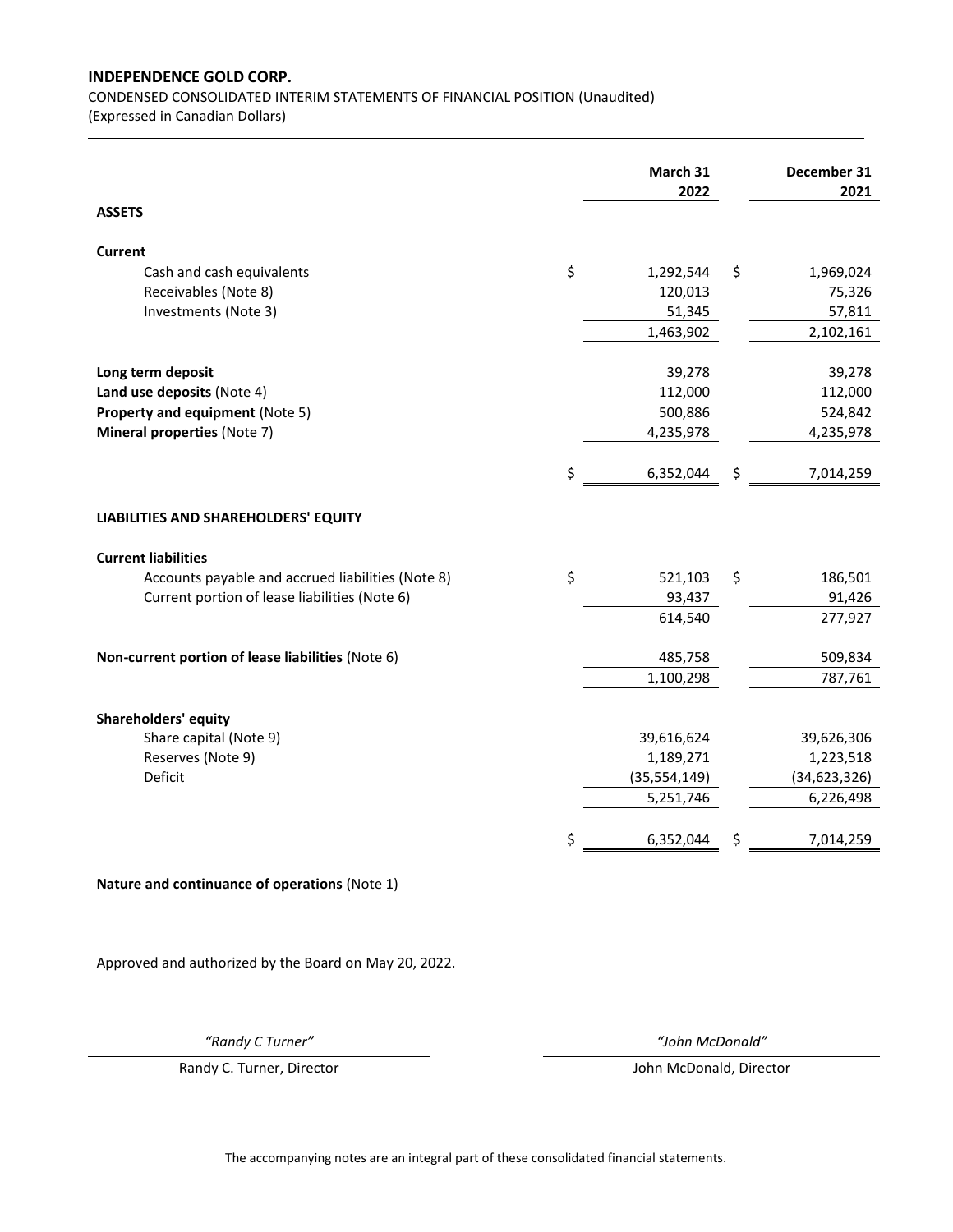CONDENSED CONSOLIDATED INTERIM STATEMENTS OF LOSS AND COMPREHENSIVE LOSS (Unaudited)

(Expressed in Canadian Dollars)

| <b>Expenses</b><br>Exploration expenditures (Note 7)<br>Depreciation<br>Insurance<br>Interest<br>Legal, audit and accounting<br>Management fees and corporate services (Note 8)<br>Office and miscellaneous<br>Regulatory and transfer agent fees<br>Share-based compensation (Note 9)<br>Shareholder communications<br>Wages and benefits | \$<br><b>Three Month</b><br><b>Ended</b><br>March 31<br>2022<br>756,881<br>23,956<br>26,410<br>9,900<br>2,287<br>70,463<br>15,296<br>27,539<br>205,869<br>22,817<br>23,938<br>(1, 185, 356) | \$<br><b>Three Month</b><br><b>Ended</b><br>March 31<br>2021<br>650,989<br>30,122<br>16,295<br>62,813<br>27,477<br>11,455<br>38,379<br>19,872<br>(857, 402) |
|--------------------------------------------------------------------------------------------------------------------------------------------------------------------------------------------------------------------------------------------------------------------------------------------------------------------------------------------|---------------------------------------------------------------------------------------------------------------------------------------------------------------------------------------------|-------------------------------------------------------------------------------------------------------------------------------------------------------------|
| <b>Interest income</b><br><b>Rent Recovery</b><br><b>Realized loss on investments</b><br>Unrealized loss on marketable securities                                                                                                                                                                                                          | 1,292<br>19,591<br>(6, 466)<br>14,417                                                                                                                                                       | 328<br>12,225<br>12,719<br>(20, 505)<br>4,767                                                                                                               |
| Loss and comprehensive loss for the period                                                                                                                                                                                                                                                                                                 | \$<br>(1, 170, 939)                                                                                                                                                                         | (852, 635)                                                                                                                                                  |
| Basic and diluted loss per common share                                                                                                                                                                                                                                                                                                    | \$<br>(0.01)                                                                                                                                                                                | \$<br>(0.01)                                                                                                                                                |
| Weighted average number<br>of common shares outstanding - basic and diluted                                                                                                                                                                                                                                                                | 103,781,821                                                                                                                                                                                 | 84,749,320                                                                                                                                                  |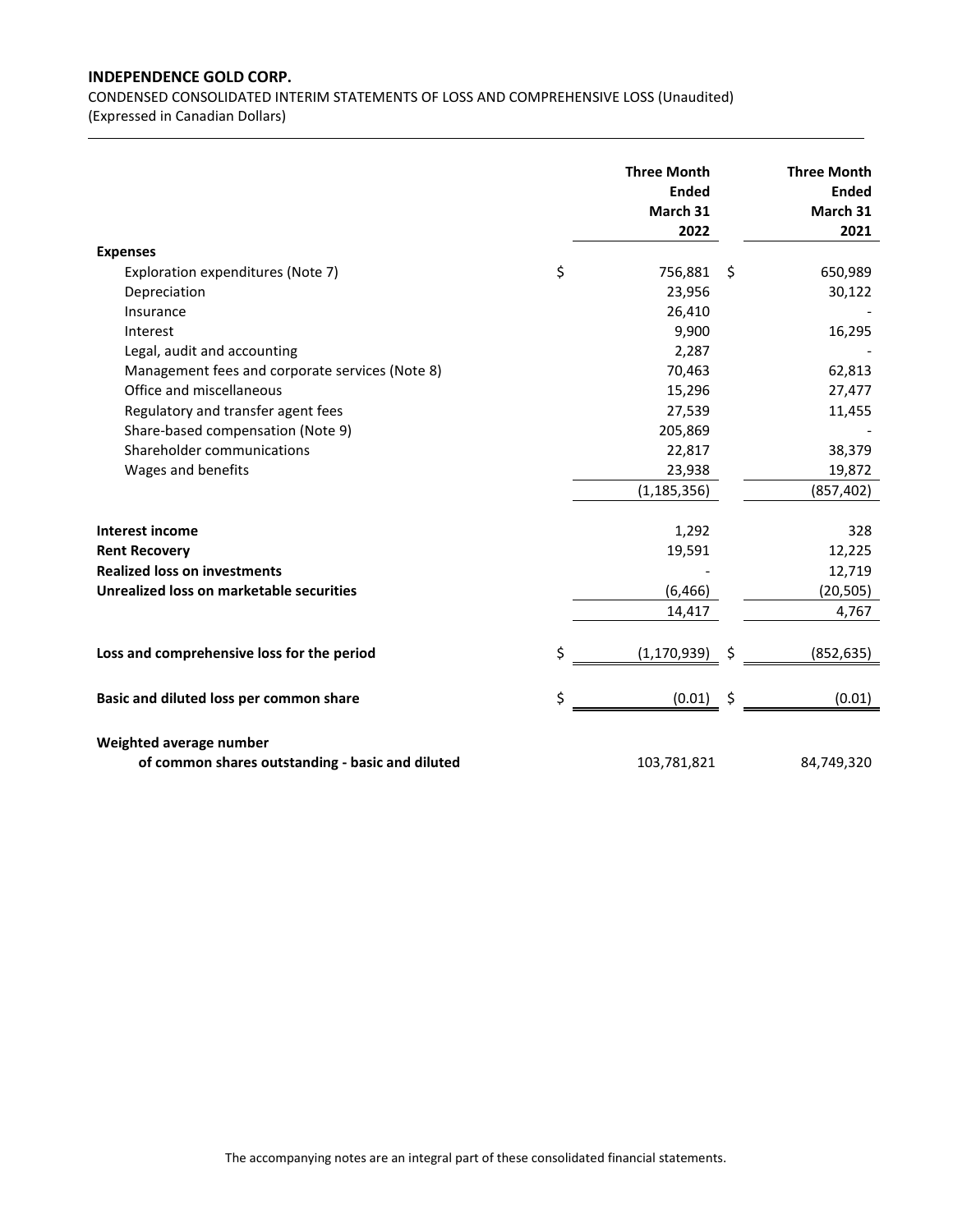CONDENSED CONSOLIDATED INTERIM STATEMENTS OF CASH FLOWS (Unaudited)

(Expressed in Canadian Dollars)

|                                                                                   | <b>Three Month</b><br><b>Ended</b><br>March 31<br>2022 | <b>Three Month</b><br><b>Ended</b><br>March 31<br>2021 |
|-----------------------------------------------------------------------------------|--------------------------------------------------------|--------------------------------------------------------|
| Cash flows used in operating activities                                           |                                                        |                                                        |
| Loss for the period                                                               | \$<br>(1, 170, 939)                                    | \$<br>(852, 635)                                       |
| Items not affecting cash:                                                         |                                                        |                                                        |
| Depreciation                                                                      | 23,956                                                 | 30,122                                                 |
| Share-based compensation                                                          | 205,869                                                |                                                        |
| Unrealized loss on investments                                                    | 6,466                                                  | 20,505                                                 |
| Realized loss on investments                                                      |                                                        | (12, 719)                                              |
| Interest expense                                                                  | 9,900                                                  | 16,295                                                 |
| Changes in non-cash working capital items:                                        |                                                        |                                                        |
| Decrease (increase) in receivables                                                | (44, 686)                                              | 3,264                                                  |
| Increase (decrease) in accounts payable and                                       |                                                        |                                                        |
| accrued liabilities                                                               | 334,601                                                | 285,343                                                |
| Net cash used in operating activities                                             | (634, 833)                                             | (509, 825)                                             |
| Cash flows from investing activities<br>Proceeds on sale of marketable securities |                                                        | 45,440                                                 |
| Increase in land use deposit                                                      |                                                        | (40,000)                                               |
| Decrease in long-term deposits                                                    |                                                        | 2                                                      |
| Net cash from investing activities                                                |                                                        | 5,442                                                  |
| Cash flows used in financing activities                                           |                                                        |                                                        |
| Share issuance costs                                                              | (9,682)                                                | (17, 338)                                              |
| Lease liability payment                                                           | (31, 965)                                              | (45, 611)                                              |
| Net cash used in financing activities                                             | (41, 647)                                              | (62, 949)                                              |
| Change in cash and cash equivalents during the period                             | (676, 480)                                             | (567, 332)                                             |
| Cash and cash equivalents, beginning of the period                                | 1,969,024                                              | 2,810,527                                              |
| Cash and cash equivalents, end of the period                                      | \$<br>1,292,544                                        | \$<br>2,243,195                                        |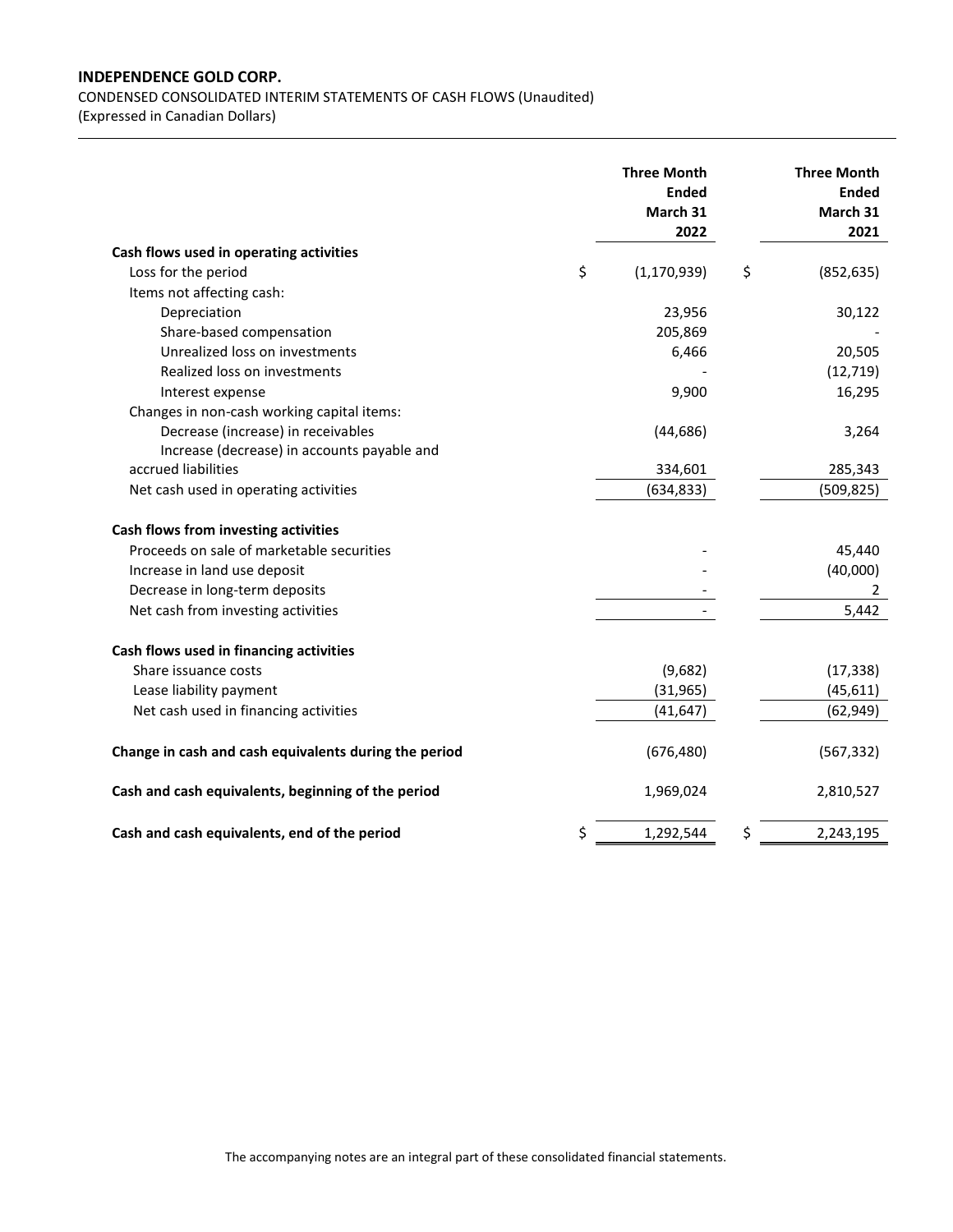CONDENSED CONSOLIDATED INTERIM STATEMENTS OF CHANGES IN SHAREHOLDERS' EQUITY (Unaudited)

(Expressed in Canadian Dollars)

|                                                    | <b>Share Capital</b> |   |                         |    |                 |    |                |    |                         |
|----------------------------------------------------|----------------------|---|-------------------------|----|-----------------|----|----------------|----|-------------------------|
|                                                    | <b>Number</b>        |   | Amount                  |    | <b>Reserves</b> |    | <b>Deficit</b> |    | Total                   |
| Balance, December 31, 2020<br>Share issuance costs | 84,749,320           | Ś | 37,851,400<br>(17, 338) | Ŝ. | 1,197,800       | Ś. | (25, 718, 452) | Ŝ. | 13,330,748<br>(17, 338) |
| Loss for the period                                |                      |   |                         |    |                 |    | (852, 635)     |    | (852, 635)              |
| Balance, March 31, 2021                            | 84,749,320           |   | 37,834,062              | S  | 1,197,800       |    | (26, 571, 087) | S  | 12,460,775              |
| Shares issued on stock option exercise             | 500                  |   | 201                     |    | (76)            |    |                |    | 125                     |
| Shares issued on warrant exercise                  | 757,001              |   | 111,280                 |    | (20, 440)       |    |                |    | 90,840                  |
| Shares issued for mineral properties               | 400,000              |   | 56,000                  |    |                 |    |                |    | 56,000                  |
| Shares issued on private placement for cash        | 17,875,000           |   | 1,787,506               |    |                 |    |                |    | 1,787,506               |
| Warrants issued on private placement               |                      |   | (58,019)                |    | 58,019          |    |                |    |                         |
| Share issuance costs                               |                      |   | (104, 724)              |    | 29,395          |    |                |    | (75, 329)               |
| Reserves transferred on cancelled options          |                      |   |                         |    | (41, 180)       |    | 41,180         |    |                         |
| Loss for the period                                |                      |   |                         |    |                 |    | (8,093,419)    |    | (8,093,419)             |
| Balance, December 31, 2021                         | 103,781,821          | Ś | 39,626,306              | S  | 1,223,518       | S  | (34, 623, 326) | S  | 6,226,498               |
| Share-based compensation                           |                      |   |                         |    | 205,869         |    |                |    | 205,869                 |
| Reserves transferred on expired options            |                      |   |                         |    | (240, 116)      |    | 240,116        |    |                         |
| Share issuance costs                               |                      |   | (9,682)                 |    |                 |    |                |    | (9,682)                 |
| Loss for the period                                |                      |   |                         |    |                 |    | (1, 170, 939)  |    | (1,170,939)             |
| Balance, March 31, 2022                            | 103,781,821          |   | 39,616,624              | Ś  | 1,189,271       |    | (35, 554, 149) |    | 5,251,746               |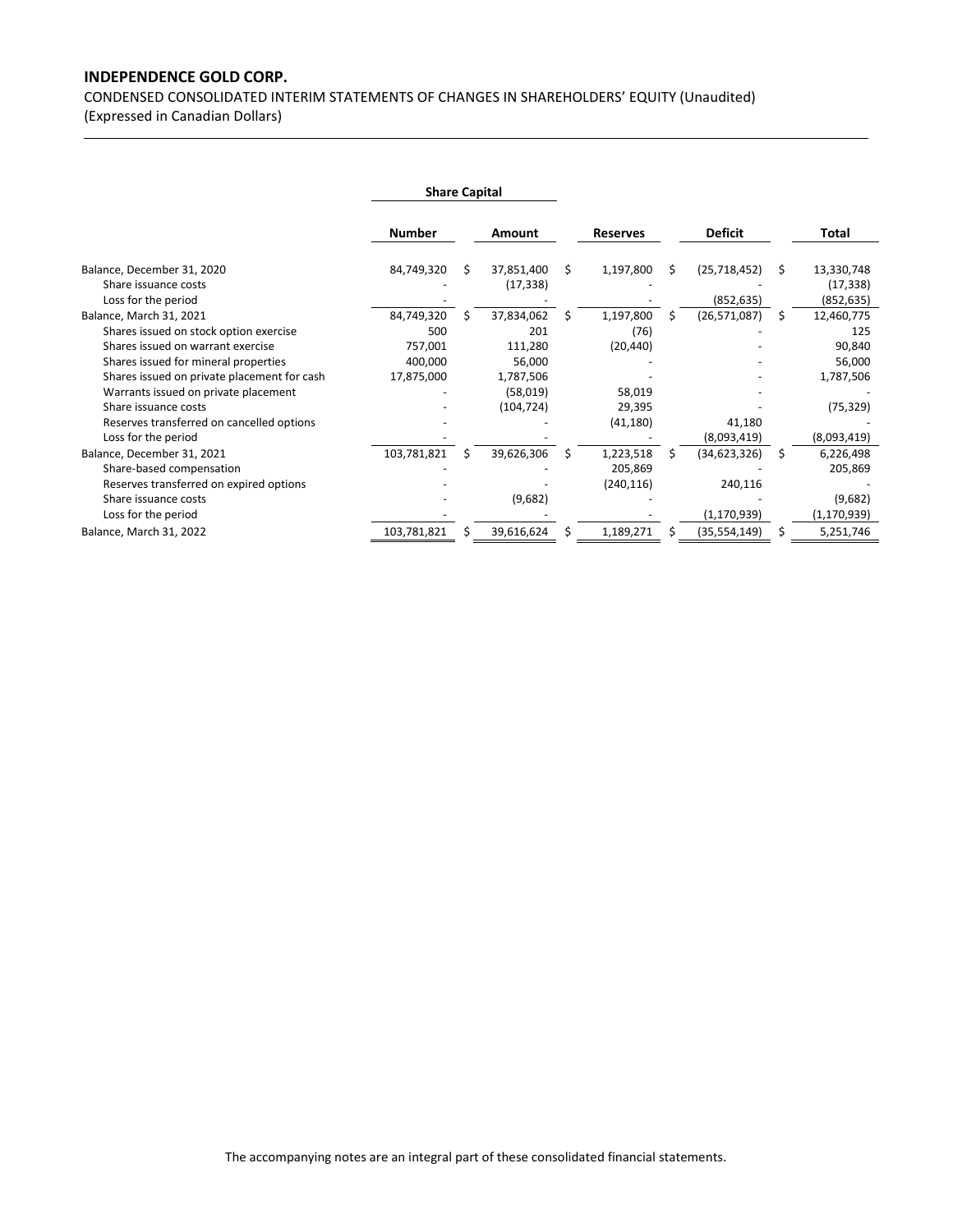## **1. NATURE AND CONTINUANCE OF OPERATIONS**

Independence Gold Corp. ("Independence" or the "Company") was incorporated under the Business Corporation Act (British Columbia) on November 1, 2011 and is considered to be in the exploration stage with respect to its mineral properties. Based on the information available to date, the Company has not yet determined whether its properties contain economically recoverable mineral reserves.

The Company's head office and principal address is 580 - 625 Howe Street, Vancouver, British Columbia, Canada, V6C 2T6. The Company's registered and records office is 2300 - 550 Burrard Street, Vancouver, British Columbia, Canada, V6C 2B5.

The recovery of the amounts comprised in mineral properties is dependent upon the confirmation of economically recoverable reserves, the ability of the Company to obtain necessary financing to successfully complete their exploration and development, and upon future profitable production.

These condensed consolidated interim financial statements have been prepared by management on a going concern basis which assumes that the Company will be able to realize its assets and discharge its liabilities in the normal course of business for the foreseeable future. The Company has incurred ongoing losses and has no source of recurring revenue. These material uncertainties may cast significant doubt about the Company's ability to continue as a going concern. The continuing operations of the Company are dependent upon its ability to continue to raise adequate financing and to commence profitable operations in the future and repay its liabilities arising from normal business operations as they become due. Although the Company has been successful in obtaining financing in the past, there can be no assurance that it will be able to obtain adequate financing in the future or that such financing will be on terms advantageous to the Company.

These condensed consolidated interim financial statements do not include any adjustments relating to the recoverability and classification of recorded asset amounts and classification of liabilities that might be necessary should the Company be unable to continue in existence.

## **2. BASIS OF PREPARATION**

#### **Statement of Compliance**

These condensed consolidated interim financial statements have been prepared in accordance with International Accounting Standards ("IAS") 34, "Interim Financial Reporting" on a basis consistent with the accounting policies disclosed in the audited consolidated financial statements for the fiscal year ended December 31, 2021.

These condensed consolidated interim financial statements should be read in conjunction with the most recently issued audited consolidated financial statements, which include information necessary or useful to understanding the Company's business and financial statement presentation. In particular, the Company's significant accounting policies which were presented in Note 3 to the Consolidated Financial Statements for the fiscal year ended December 31, 2021 and have been consistently applied in the preparation of the Company's consolidated interim financial statements.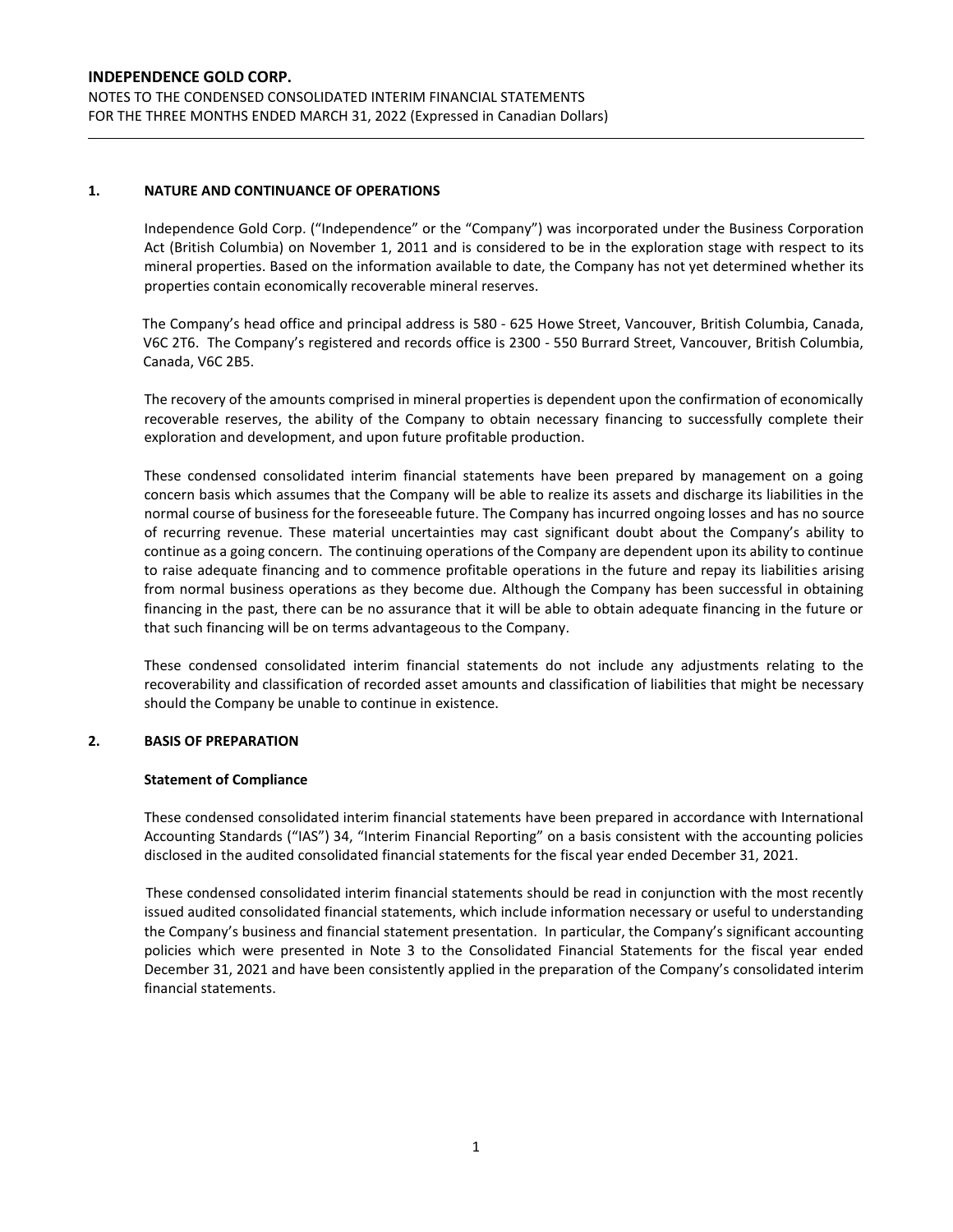## **2. BASIS OF PREPARATION** *(continued)*

The Company's condensed consolidated interim financial statements are unaudited. Financial information in this report reflects any adjustments (consisting of normal recurring adjustments) that are, in the opinion of management necessary to a fair presentation of results for the interim periods in accordance with International Financial Reporting Standards ("IFRS") as issued by the International Accounting Standards Board.

## **3. INVESTMENTS**

|                                | <b>March 31, 2022</b> | December 31, 2021 |
|--------------------------------|-----------------------|-------------------|
| <b>Bullet Exploration Inc.</b> | 18.000                | 19,500            |
| Canterra Minerals Corporation  | 33.345                | 38,311            |
| Total                          | 51.345                | 57,811            |

The Company did not sell any investments for the three months ended March 31, 2022.

For the three months ended March 31, 2021, the Company sold 115,000 shares of various companies for total gross proceeds of \$45,440 and recognized a loss of \$12,719.

# **4. LAND USE DEPOSITS**

The Company has provided deposits as security for land use and potential future reclamation work relating to its mineral properties. As at March 31, 2022 a total of \$112,000 (December 31, 2021 ‐ \$112,000) had been lodged with the British Columbia Ministry of Energy, Mines & Petroleum Resources.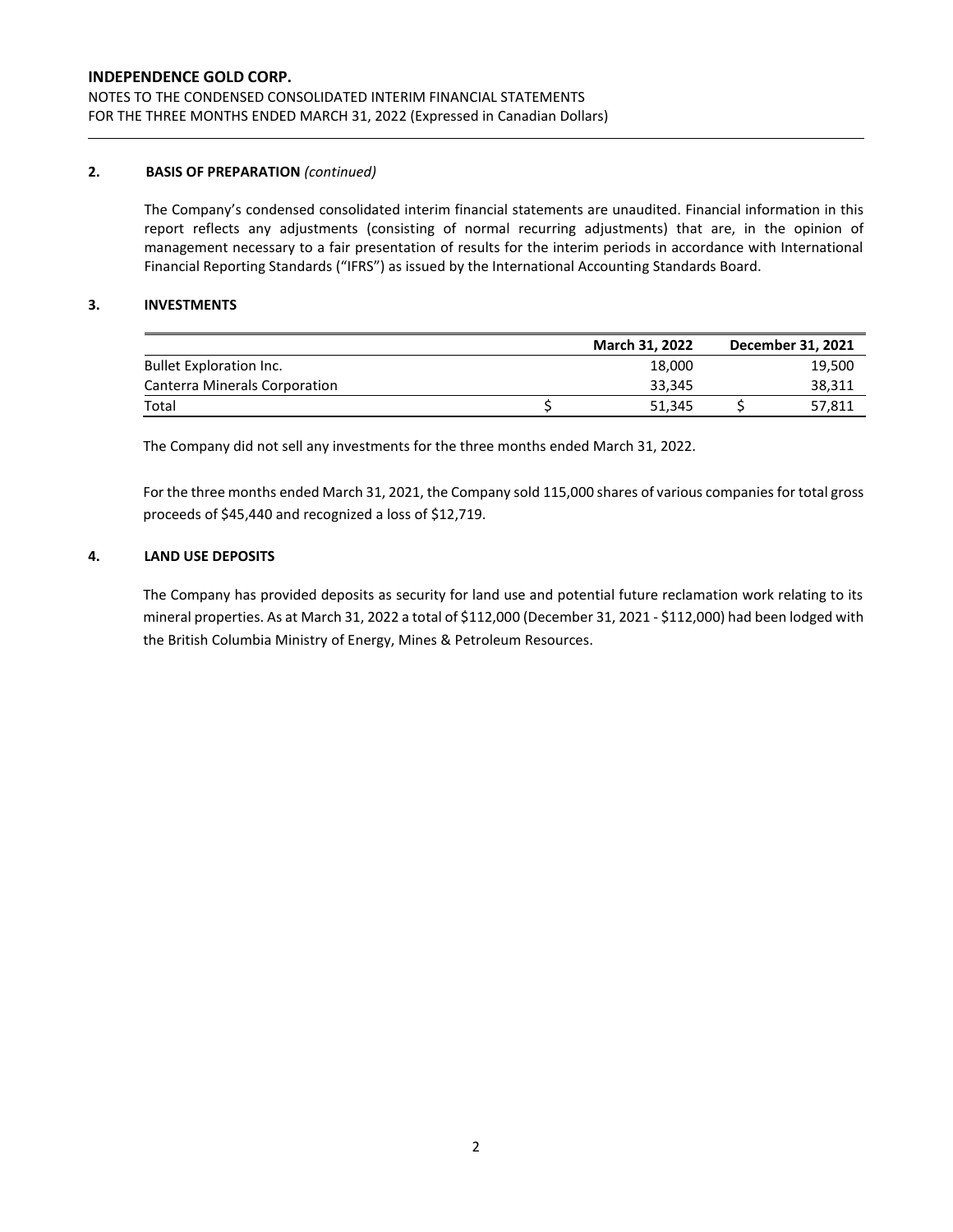NOTES TO THE CONDENSED CONSOLIDATED INTERIM FINANCIAL STATEMENTS FOR THE THREE MONTHS ENDED MARCH 31, 2022 (Expressed in Canadian Dollars)

# **5. PROPERTY AND EQUIPMENT**

|                                 | Leasehold           |    | <b>Right of</b>  |              |
|---------------------------------|---------------------|----|------------------|--------------|
|                                 | <b>Improvements</b> |    | <b>Use Asset</b> | <b>Total</b> |
| <b>COST</b>                     |                     |    |                  |              |
| Balance, December 31, 2020      | \$<br>134,149       | Ŝ. | 1,044,523        | 1,178,672    |
| Additions/(dispositions)        | (134, 149)          |    | (146, 131)       | (280, 280)   |
| Balance, December 31, 2021      |                     |    | 898,392          | 898,392      |
| Additions/(dispositions)        |                     |    |                  |              |
| Balance, March 31, 2022         | \$                  | S  | 898,392          | 898,392      |
|                                 |                     |    |                  |              |
| <b>ACCUMULATED DEPRECIATION</b> |                     |    |                  |              |
| Balance, December 31, 2020      | \$<br>125,949       | \$ | 292,886          | 418,835      |
| Additions/(dispositions)        | (134, 149)          |    | (10, 279)        | (144, 428)   |
| Depreciation                    | 8,200               |    | 90,943           | 99,143       |
| Balance, December 31, 2021      |                     |    | 373,550          | 373,550      |
| Additions/(dispositions)        |                     |    |                  |              |
| Depreciation                    |                     |    | 23,956           | 23,956       |
| Balance, March 31, 2022         | \$                  | S  | 397,506          | 397,506      |
|                                 |                     |    |                  |              |
| <b>CARRYING AMOUNTS</b>         |                     |    |                  |              |
| Balance, December 31, 2020      | \$<br>8,200         | \$ | 751,637          | 759,837      |
| Balance, December 31, 2021      |                     | \$ | 524,842          | 524,842      |
| Balance, March 31, 2022         | \$                  |    | 500,886          | 500,886      |
|                                 |                     |    |                  |              |

The right of use asset consists of a lease for office space and a photocopier lease. The lease liability was measured at the present value of the remaining lease payments and discounted using the Company's estimated incremental borrowing rate of 7% per annum.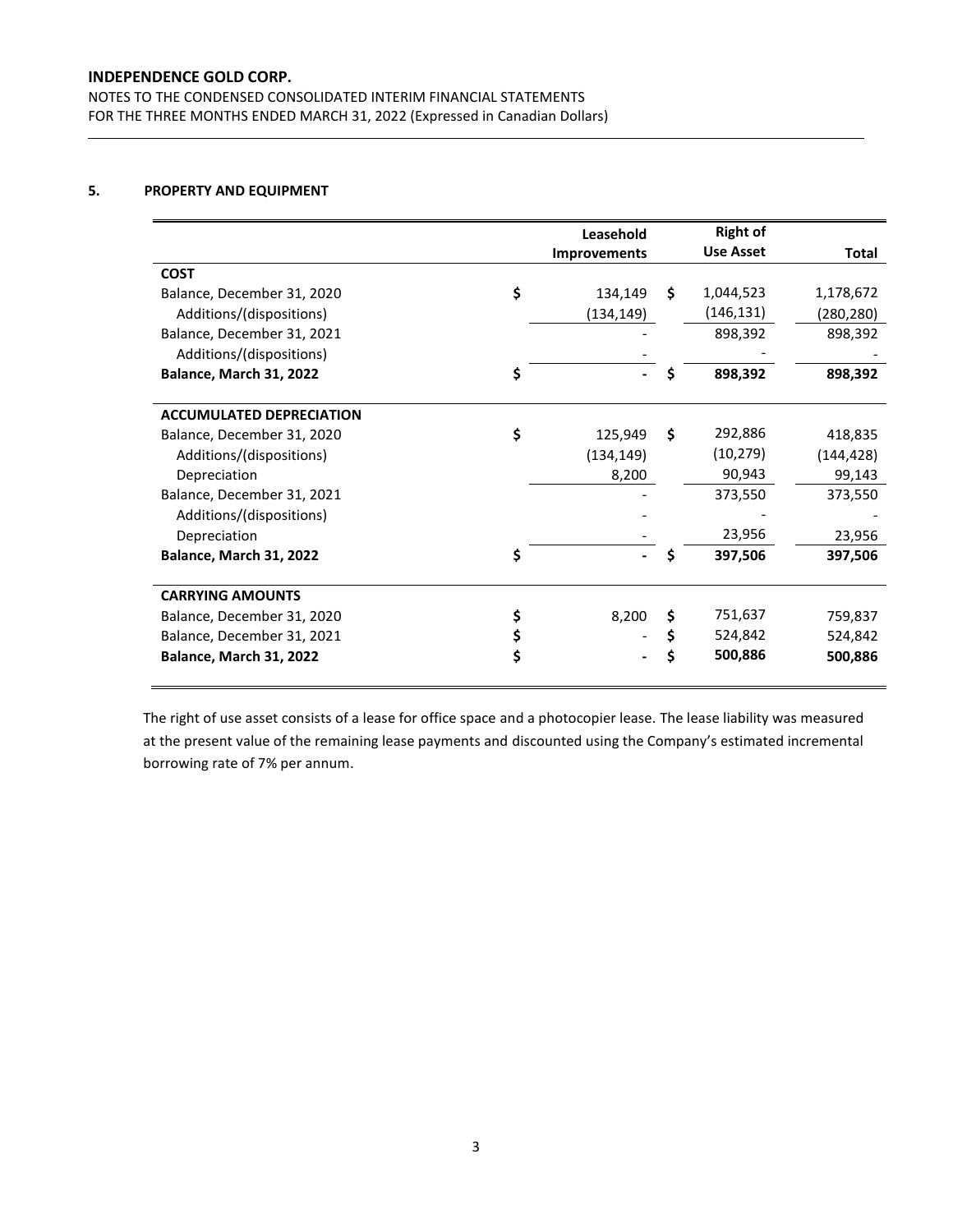# **6. LEASE LIABILITY**

At March 31, 2022, the Company's lease liability is as follows:

|                          | March 31, 2022 | December 31, 2021 |
|--------------------------|----------------|-------------------|
| Opening balance          | 601.260        | 801,245           |
| (Dispositions)/additions | -              | (135, 851)        |
| Interest                 | 9.900          | 33,072            |
| Lease payments           | (31, 965)      | (97, 206)         |
| Ending balance           | 579,195        | 601,260           |

|                   | <b>March 31, 2022</b> | December 31, 2021 |
|-------------------|-----------------------|-------------------|
| Current portion   | 93.437                | 91.426            |
| Long-term portion | 485.758               | 509,834           |
| Ending balance    | 579.195               | 601,260           |

At March 31, 2021, the Company is committed to minimum undiscounted lease payments as follows:

|                                      | March 31, 2022 | December 31, 2021 |
|--------------------------------------|----------------|-------------------|
| Less than one year                   | 129.544        | 128.983           |
| One to five years                    | 559.354        | 591,880           |
| Total undiscounted lease liabilities | 688.898        | 720,863           |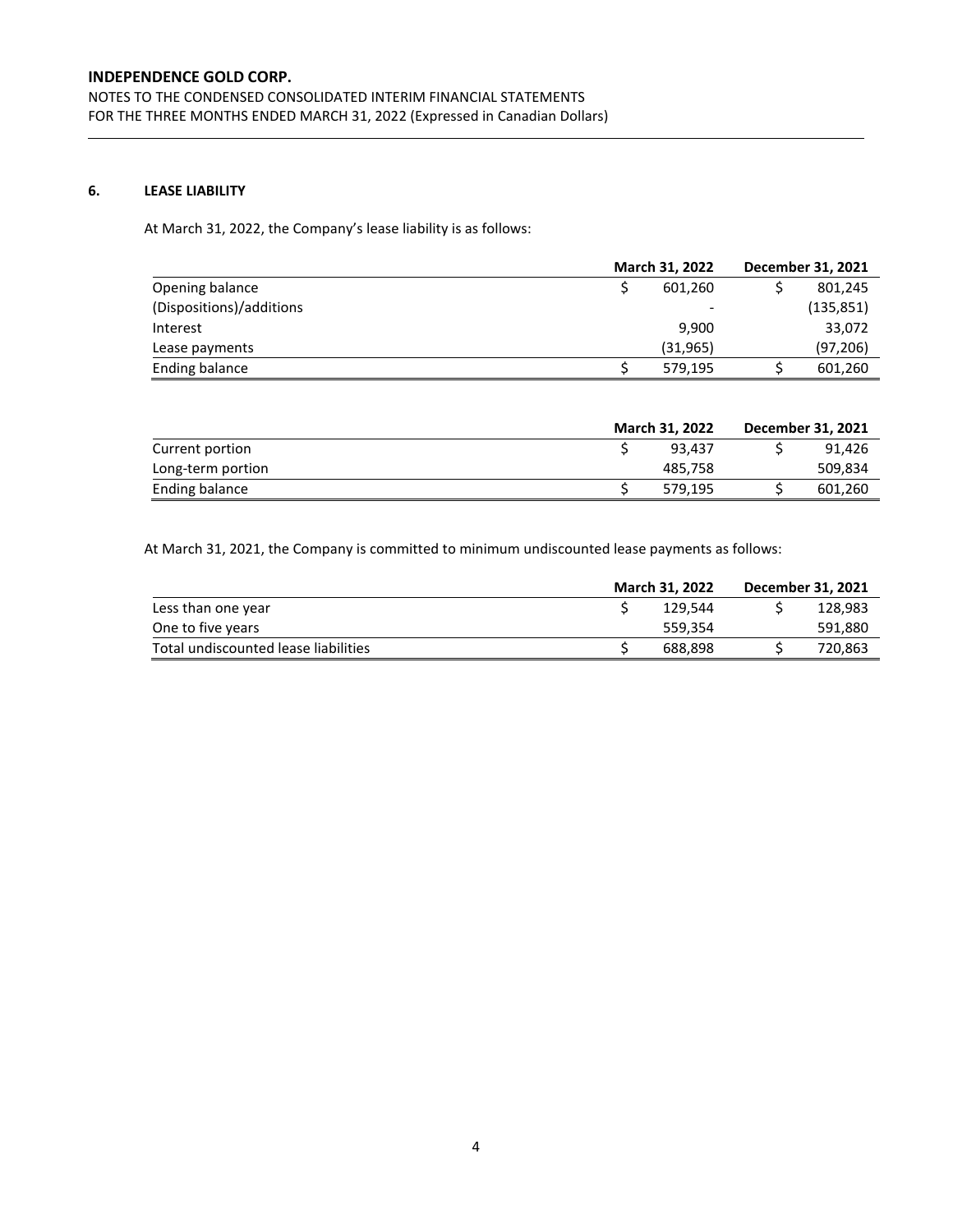# **7. MINERAL PROPERTIES**

Title to mineral properties involves certain inherent risks due to the difficulties of determining the validity of certain claims as well as the potential for problems arising from the frequently ambiguous conveyancing history characteristic of many mineral properties. The Company has investigated title to all of its mineral properties and to the best of its knowledge, title to all of its properties, except as described below are properly registered and in good standing.

The Company holds interest in various mineral claims located in Canada, the capitalized acquisition costs of which are as follows:

|                                                                                                                                                                                                                           | March 31      | December 31    |
|---------------------------------------------------------------------------------------------------------------------------------------------------------------------------------------------------------------------------|---------------|----------------|
|                                                                                                                                                                                                                           | 2022          | 2021           |
| <b>BRITISH COLUMBIA</b>                                                                                                                                                                                                   |               |                |
| <b>3Ts PROJECT</b>                                                                                                                                                                                                        |               |                |
| <b>Taken Property</b>                                                                                                                                                                                                     | \$<br>345,693 | \$.<br>345,693 |
| A 100% interest in certain claims. The property is subject to a sliding scale net smelter returns royalty ("NSR") ranging from 2.0% to<br>4.0%. The Company may reduce the NSR to 1.0% by paying \$2,000,000 per percent. |               |                |
| <b>Tam Property</b>                                                                                                                                                                                                       | 1,750,979     | 1,750,979      |
| A 100% interest, subject to a 1.0% NSR, one-half of which may be purchased back for \$250,000.                                                                                                                            |               |                |
| <b>Tsacha Property</b>                                                                                                                                                                                                    | 2,121,788     | 2,121,788      |
| A 100% interest in certain claims subject to a 2.0% NSR.                                                                                                                                                                  |               |                |
| <b>Tommy Lake Property</b>                                                                                                                                                                                                | 17,518        | 17,518         |
| A 100% interest.                                                                                                                                                                                                          |               |                |
| <b>YUKON</b>                                                                                                                                                                                                              |               |                |
| <b>BOULEVARD PROJECT</b>                                                                                                                                                                                                  |               |                |
| <b>Boulevard, YCS, Solitude and Tiger Properties</b>                                                                                                                                                                      |               |                |

*A 100% interest in certain claims. On December 31, 2021, the Company wrote down the properties in the amount of \$6,208,116*

|  | 225.075<br>$\cdots$ | . . | $\sim$<br>. .<br>,-- |
|--|---------------------|-----|----------------------|
|  |                     |     |                      |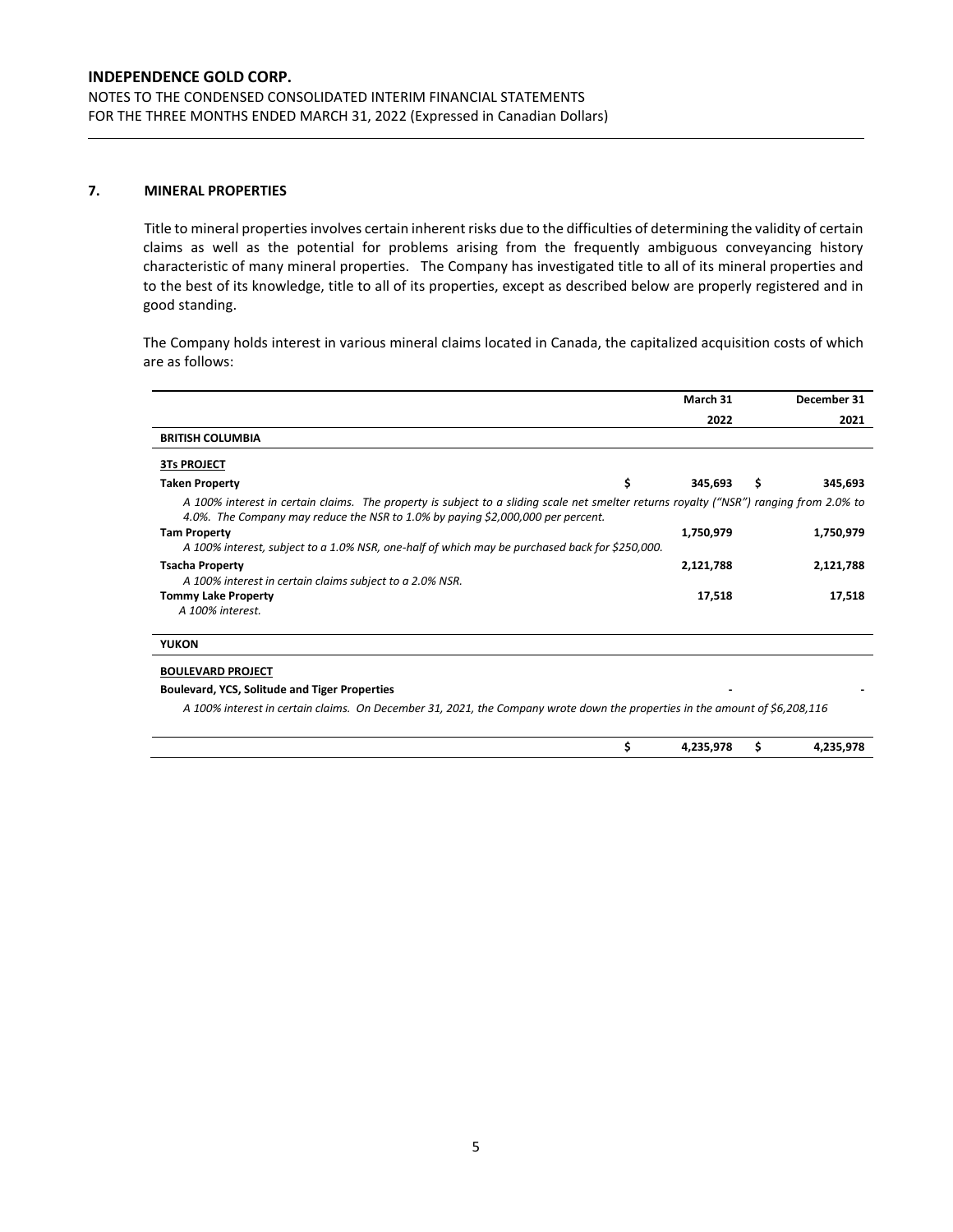## **7. MINERAL PROPERTIES** *(continued)*

During the three months ended March 31, 2022, the Company incurred exploration expenditures as follows:

|                          | Geology &<br>Geophysics  |    | <b>Field</b><br><b>Sampling</b> |   | <b>Drilling</b> |    | <b>Land Use</b><br>& Tenure |    | Data<br><b>Evaluation</b> |    | Safety &<br><b>Reclamation</b> | <b>Total for</b><br>the period |
|--------------------------|--------------------------|----|---------------------------------|---|-----------------|----|-----------------------------|----|---------------------------|----|--------------------------------|--------------------------------|
| <b>BRITISH COLUMBIA</b>  |                          |    |                                 |   |                 |    |                             |    |                           |    |                                |                                |
| 3Ts Project              | \$<br>46,204             | \$ | ٠                               | Ś | 678,156         | \$ | 408                         | \$ | 18,222                    | \$ | 10,847                         | \$753,837                      |
| Merit                    | $\overline{\phantom{a}}$ |    |                                 |   | -               |    | -                           |    | ۰                         |    | ۰                              | $\overline{\phantom{a}}$       |
| Nicoamen                 | $\overline{\phantom{a}}$ |    |                                 |   | -               |    | $\overline{\phantom{a}}$    |    | ۰                         |    | ۰                              |                                |
| Others                   | $\overline{\phantom{a}}$ |    |                                 |   | ۰               |    | 2,822                       |    | ۰                         |    | ۰                              | 2,822                          |
| <b>YUKON</b>             |                          |    |                                 |   |                 |    |                             |    |                           |    |                                |                                |
| <b>Boulevard Project</b> | 222                      |    | ۰                               |   | -               |    | $\overline{\phantom{a}}$    |    | ۰                         |    | ٠                              | 222                            |
|                          | \$<br>46,426             | Ś  | $\overline{\phantom{0}}$        | Ś | 678,156         | \$ | 3,230                       | Ś  | 18,222                    | Ś  | 10,847                         | 756,881<br>Ś                   |

As at March 31, 2022, there was \$357,368 in account payables related to exploration expenditures.

During the three months ended March 31, 2021, the Company incurred exploration expenditures as follows:

|                          |    | Geology &<br>Geophysics |    | <b>Field</b><br><b>Sampling</b> |    | <b>Drilling</b> |    | Land Use<br>& Tenure     |   | Data<br><b>Evaluation</b> |    | Safety &<br><b>Reclamation</b> | <b>Total for</b><br>the period |
|--------------------------|----|-------------------------|----|---------------------------------|----|-----------------|----|--------------------------|---|---------------------------|----|--------------------------------|--------------------------------|
| <b>BRITISH COLUMBIA</b>  |    |                         |    |                                 |    |                 |    |                          |   |                           |    |                                |                                |
| 3Ts Project              | \$ | 1,527                   | \$ | ٠                               | Ś  | 623,355         | Ś. | ٠                        | Ś | 9,983                     | \$ | 61                             | 634,926<br>Ś.                  |
| Merit                    |    | 5,776                   |    | -                               |    | 986             |    | -                        |   | ۰                         |    | 3,232                          | 9,994                          |
| Nicoamen                 |    | 743                     |    | -                               |    | -               |    | $\overline{\phantom{a}}$ |   | ٠                         |    | 2,928                          | 3,671                          |
| Others                   |    | 759                     |    | 668                             |    | -               |    |                          |   | 637                       |    | ٠                              | 2,064                          |
| <b>YUKON</b>             |    |                         |    |                                 |    |                 |    |                          |   |                           |    |                                |                                |
| <b>Boulevard Project</b> |    | 334                     |    | ۰                               |    | -               |    | ۰                        |   | ٠                         |    | ۰                              | 334                            |
|                          | Ś  | 9,139                   | Ś  | 668                             | \$ | 624.341         | \$ | $\overline{\phantom{a}}$ | Ś | 10.620                    | Ś  | 6.221                          | 650,989<br>\$.                 |

#### **Merit and Nicoamen Properties**

On March 27, 2019 the Company entered into option agreements to earn 60% into each of the Merit and Nicoamen properties from Almadex Minerals Ltd. ("Almadex") by making a cash payment of \$20,000 (paid), the issuance of an aggregate of 1,300,000 common shares (800,000 issued) and completing aggregate work commitments of \$1,450,000 including a commitment to drill 1,000 m over a three year period. On December 31, 2021, the Company wrote off both properties totaling \$100,000.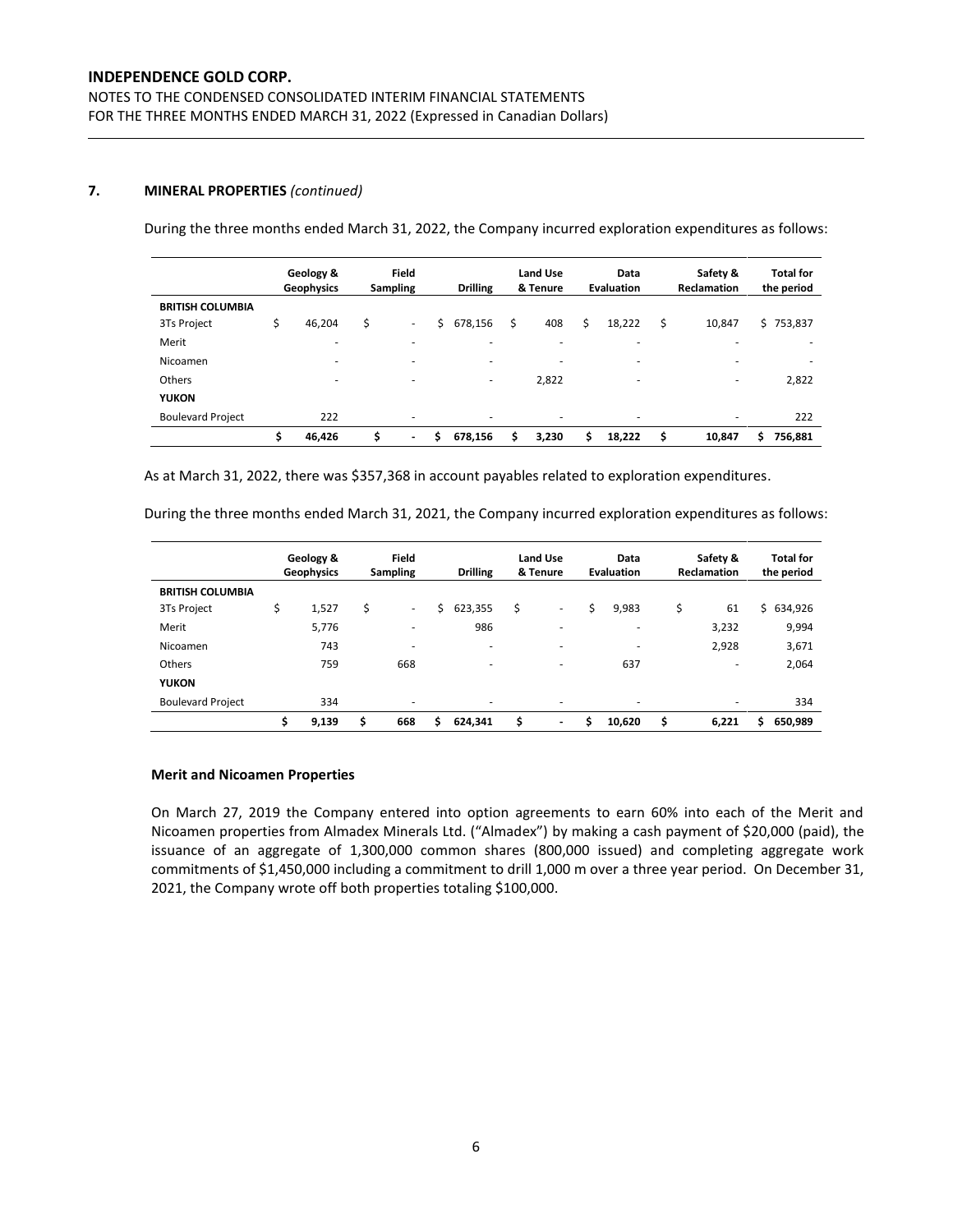### **8. RELATED PARTY TRANSACTIONS**

The condensed consolidated interim financial statements include the financial statements of Independence Gold Corp. and its subsidiary, Silver Quest Resources (US) Ltd.

#### *Key Management Personnel*

Key management personnel include those persons having authority and responsibility for planning, directing, and controlling the activities of the Company as a whole. The Company has determined that key management personnel consists of executive and non-executive members of the Company's Board of Directors and corporate officers, including the Company's Chief Executive Officer and Chief Financial Officer.

Compensation paid or payable to key management for services rendered are as follows:

|                            | Three months period ended<br>March 31, 2022 | Three months period ended<br>March 31, 2021 |  |
|----------------------------|---------------------------------------------|---------------------------------------------|--|
| Management fees            | 60,713<br>S                                 | 53,063                                      |  |
| Directors fees             | 9,750                                       | 9,750                                       |  |
| Geological consulting fees | 7,538                                       | 6,188                                       |  |
| Share-based compensation   | 177,009                                     |                                             |  |
| Total                      | 255,010                                     | 69,001                                      |  |
|                            |                                             |                                             |  |

Included in receivables at March 31, 2022 is \$55,390 (December 31, 2021 - \$53,186) due from companies with directors and/or officers in common. Included in accounts payable and accrued liabilities at March 31, 2022 is \$11,967 (December 31, 2021 - \$13,960) due to directors and companies with directors and/or officers in common.

The Company provides geological, office and administrative services to public companies with common directors and/or officers. During the three months ended, March 31, 2022, the Company received or accrued \$11,235 (March 31, 2021 - \$6,975) for rent and \$13,600 (March 31, 2021 - \$8,425) for accounting, investor relations, geology and other.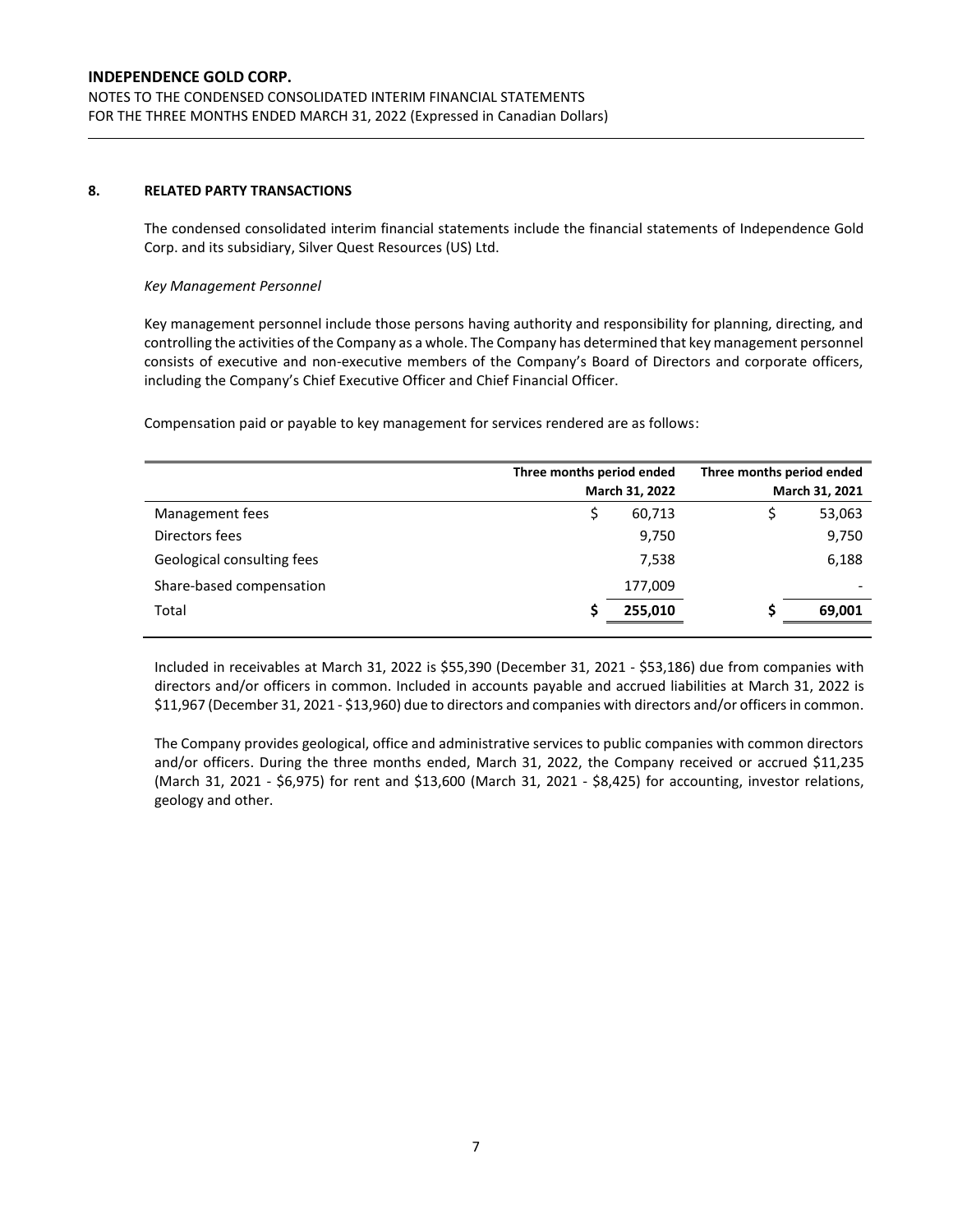### **9. SHARE CAPITAL AND RESERVES**

#### a) Authorized share capital

The authorized share capital of the Company is an unlimited number of common shares without par value. All issued shares are fully paid.

#### b) Issued share capital

As at March 31, 2022, the Company has 103,781,821 common shares issued and outstanding.

During the three months ended March 31, 2022, the Company paid filing fees of \$9,682 related to the December 31, 2021 private placement.

On December 31, 2021, the Company completed a non-brokered private placement and issued 2,700,000 units ("Units") at a price of \$0.10 per unit for proceeds of \$270,000, and 15,175,000 flow-through common shares ("FT Common Shares"), and together with the Units, the ("Securities") at a price of \$0.10 per FT Common Share for proceeds of \$1,517,500 (together with the Unit Proceeds, the ("Funds"), for total proceeds of \$1,787,500 under the Offering. Each Unit consists of one common share and one-half common share purchase warrant (each, a "Warrant"). Each whole warrant ("Warrant") is exercisable into one common share in the capital of the Company at an exercise price of \$0.15 per common share for a period of 24 months from the date of issue. The Company paid aggregate cash finder's fees of \$53,700 cash and issued an aggregate of 537,000 non-transferable finders compensation warrants ("Finder's Warrants") in connection with the distribution of FT Shares and Units to arm's length subscribers. Each Finder's Warrant entitles the holder to purchase one common share of the Company at a price of \$0.15 per common share until December 30, 2023. The finder's warrant issued as part of this private placement have been recorded at a fair value of \$29,395 using the Black Scholes pricing model.

On November 18, 2021, the Company issued 300,001 common shares on the exercise of warrants for proceeds of \$36,000.

On August 9, 2021, an employee exercised 500 stock options for proceeds of \$125.

On April 22, 2021, the Company issued 357,000 common shares on the exercise of warrants for proceeds of \$42,840.

On April 15, 2021, the Company issued 100,000 common shares on the exercise of warrants for proceeds of \$12,000.

On April 1, 2021, the Company issued 400,000 common shares valued at \$56,000 to Almadex pursuant to the Merit and Nicoamen option agreements.

c) Stock options

The Company has an incentive stock option plan in place under which it is authorized to grant options to directors and employees to acquire up to 10% of the Company's issued and outstanding common shares.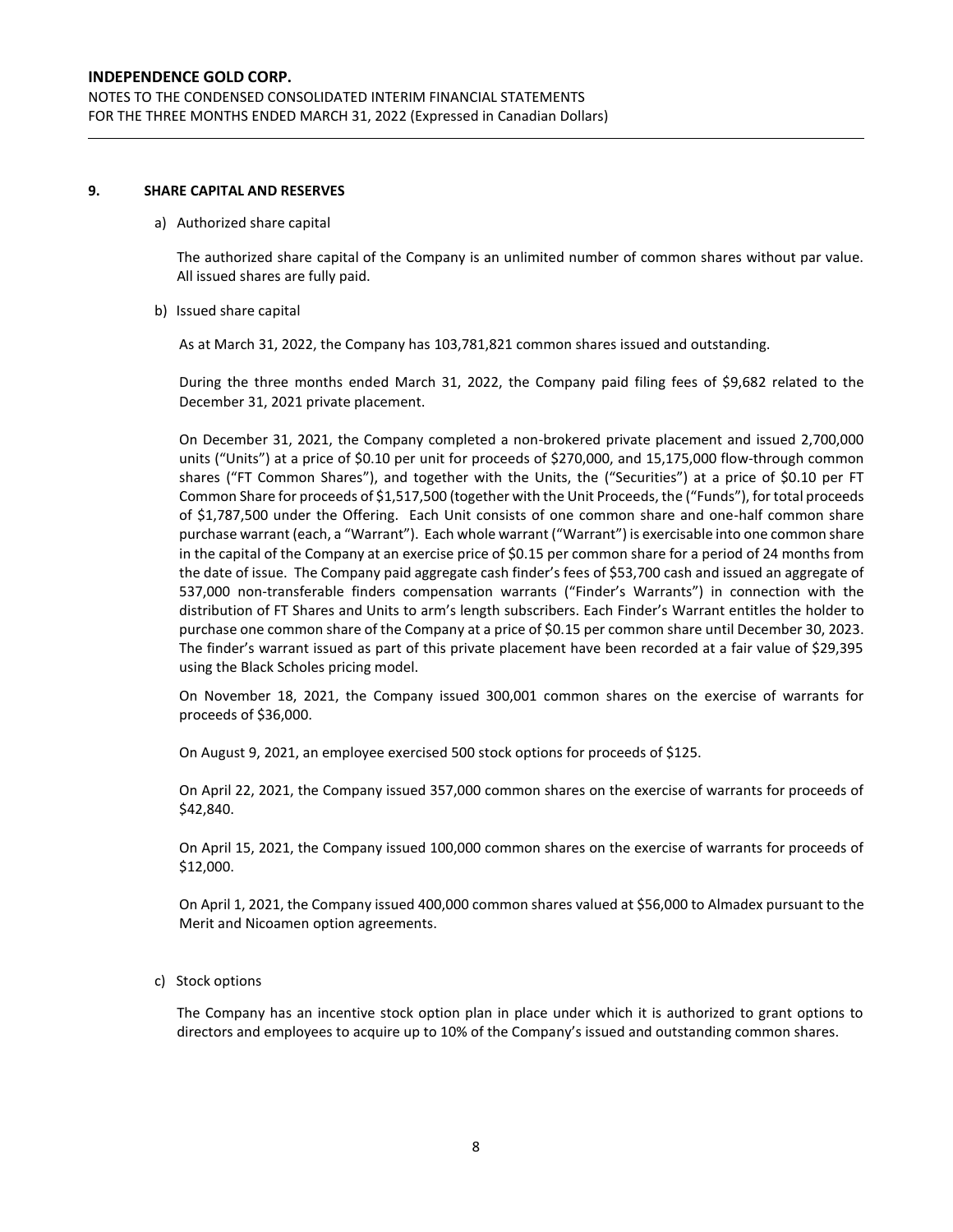## **9. SHARE CAPITAL AND RESERVES** *(continued)*

Under the plan, the exercise price of each option may not be less than the market price of the Company's stock as calculated on the date of grant less the applicable discount. The options can be granted for a maximum term of 10 years and vesting periods are determined by the Board of Directors.

As at March 31, 2022, the Company had outstanding stock options, enabling the holders to acquire further common shares as follows:

| <b>Number</b><br>of Shares | <b>Exercise Price</b> | <b>Expiry Date</b> |  |
|----------------------------|-----------------------|--------------------|--|
| 100,000                    | \$0.20                | November 2, 2022   |  |
| 1,825,000                  | \$0.15                | February 4, 2024   |  |
| 1,800,000                  | \$0.10                | July 17, 2025      |  |
| 450,000                    | \$0.18                | December 18, 2025  |  |
| 2,675,000                  | \$0.15                | January 27, 2027   |  |
| 6,850,000                  |                       |                    |  |

Stock option transactions are summarized as follows:

|                                    |               | March 31, 2022  | December 31, 2021 |                 |  |
|------------------------------------|---------------|-----------------|-------------------|-----------------|--|
|                                    |               | Weighted        |                   | Weighted        |  |
|                                    |               | Average         |                   | Average         |  |
|                                    | <b>Number</b> | <b>Exercise</b> | <b>Number</b>     | <b>Exercise</b> |  |
|                                    | of Options    | <b>Price</b>    | of Options        | <b>Price</b>    |  |
| Balance, beginning of period       | 5,749,500     | \$0.16          | 6,175,000         | \$0.15          |  |
| Granted                            | 2,675,000     | \$0.15          |                   |                 |  |
| Exercised                          |               |                 | (500)             | \$0.25          |  |
| Expired/cancelled                  | (1,574,500)   | \$0.25          | (425,000)         | \$0.20          |  |
| Balance, end of period             | 6,850,000     | \$0.14          | 5,749,500         | \$0.16          |  |
| Options exercisable, end of period | 6,850,000     | \$0.14          | 5,749,500         | \$0.16          |  |

On January 27, 2022, the Company granted 2,675,000 stock options to directors, employees, and consultants.

On March 1, 2022, 1,574,500 stock options granted in 2017 expired unexercised.

On August 10, 2021, an employee exercised 500 stock options.

On May 18, 2021, 325,000 options granted in 2016 expired unexercised.

On April 8, 2021, the Company cancelled 100,000 options granted to former contractors.

d) Share-based compensation

On January 27, 2022, the Company granted 2,675,000 stock options with a fair value of \$205,869. All options vested immediately on grant. The following assumptions were used for the Black-Scholes valuation of stock options granted during the noted period: